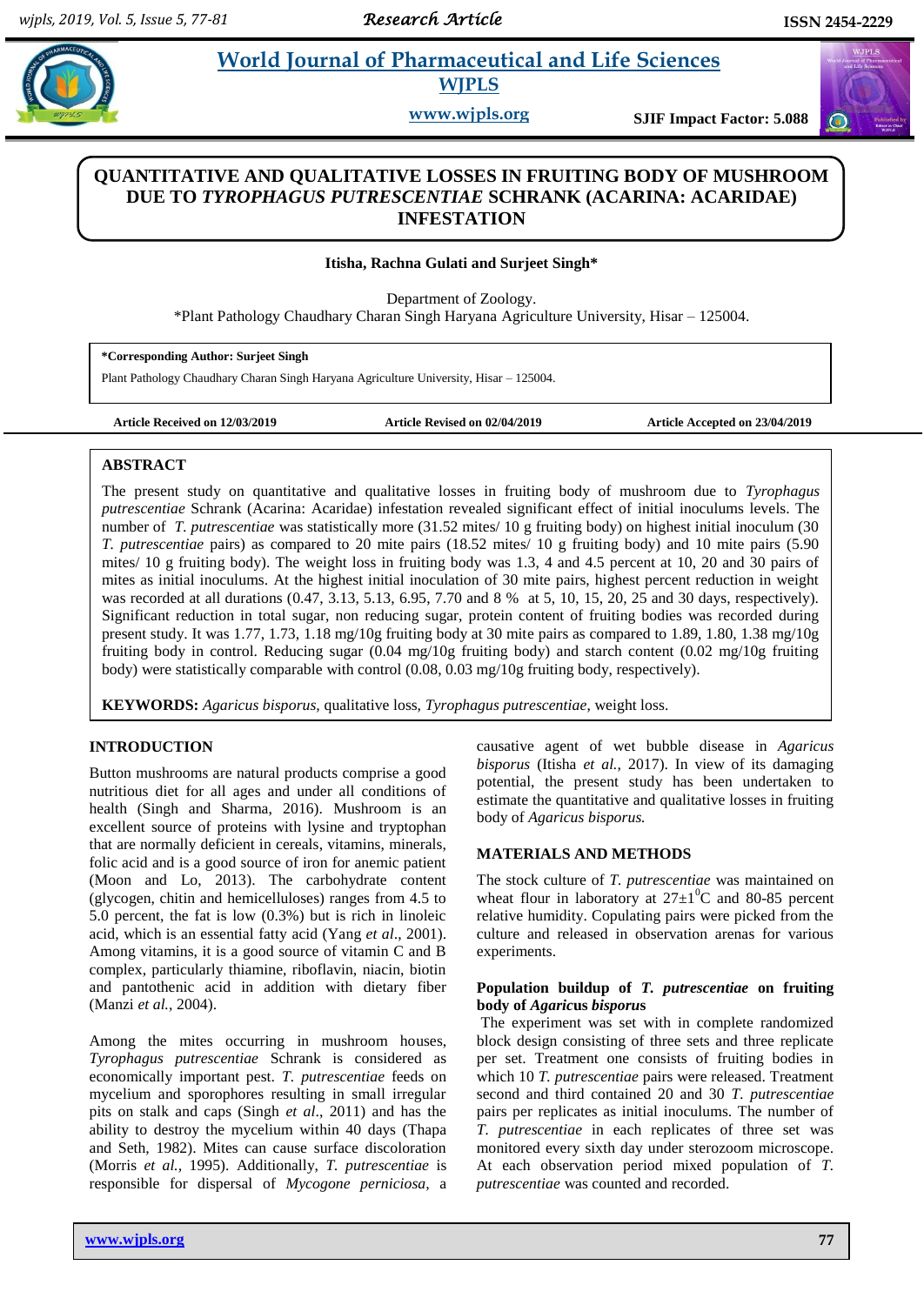#### **Estimation of weight in fruiting body**

After the separation of mites, weight of the fruiting body of *A. bisporus* was measured with the help of electronic balance after 0, 5, 10, 15, 20, 25 and 30 days in all the three infestation levels. Simultaneous weight of control samples were also recorded before processing for quality parameters. Corrected weight loss was measured by deducting the weight loss in control from mite infested compost or fruiting body. Weight was expressed in mg/10 g compost/fruiting body.

#### **Effects of** *T. putrescentiae* **infestation on qualitative losses in fruiting bodies**

To study the effect of initial inoculums of *T. putrescentiae* on biochemical parameters of fruiting body of *A. bisporus,* duplicate samples were taken from each three replicates of three treatments (10, 20 and 30 *T. putrescentiae* pairs/10g fruiting body) at the end of population study. Estimation of biochemical parameter on 0 day acted as corresponding control in different sets. Biochemical parameters *viz.*, protein (A.O.A.C, 1980), total soluble sugars (Yemm and Willis, 1954), reducing sugars (Nelson, 1944), non reducing sugars and starch (Clegg, 1956) were carried out following standard procedures.

**Statistical analysis:** Critical Difference (CD) was calculated for *Tyrophagus putrescentiae* population on fruiting body to see the effect of observation periods. The Software 'OPSTAT', developed at the Computer Centre, College of Basic Sciences and Humanities, CCS Haryana Agricultural University, Hisar, was used for the analysis.

#### **RESULTS**

#### **Population of** *Tyrophagus putrescentiae* **on fruiting body of** *Agaricus bisporus*

Different initial inoculums levels (10, 20, 30 pairs of *T. putrescentiae*) at different durations were compared to see the susceptibility of fruiting bodies in terms of harbouring *T. putrescentiae* during weekly data analysis Table 1*.* A comparison of initial inoculums levels revealed that the number of *T. putrescentiae* was statistically more (31.52 mites/ 10 g fruiting body) on highest initial inoculum (30 *T. putrescentiae* pairs) as compared to 20 mite pairs (18.52 mites/ 10 g fruiting body) and 10 mite pairs (5.90 mites/ 10 g fruiting body)as initial inoculums (CD=0.12; p= 0.05). Statistical analysis showed a significant effect of observation period on *T. putrescentiae* population (CD= 0.19; p= 0.05). Irrespective of initial infestation level, maximum number of mites was witnessed at 0 day (40 mites/ 10 g fruiting body) which declined significantly to 32.88, 25.11, 17.11, 10.77, 3.66 and 1.00 at 6, 12, 18, 24, 30 and 36 days. Interaction between initial infestation level and observation period was also significant (CD=0.34; p= 0.05)(Table 1) which revealed that at each observation period, lowest number of mites was recorded at lowest initial infestation level as compared to the other infestation levels .

#### **Quantitative loss in fruiting body infested with**  *Tyrophagus putrescentiae*

The result of impact of different levels of *T. putrescentiae* on weight of fruiting body of *A. bisporus*  was assessed in terms of weight in g and per cent weight loss. As is evident from Table 2 significant effect of initial mite inoculums was recorded on weight of fruiting body. It was statistically higher at 9.87 g at lowest mite release (10 pairs) which decreased to 9.60 and 9.55 at 20 and 30 pairs of initial inoculums respectively  $(CD= 0.01$ ;  $p= 0.05$ ). Fruiting body weight exhibited a significant decrease with increase the duration of infestation (CD=  $0.026$ ; p= 0.05).

It was 10.00 g at 0 day which reduced to 9.95, 9.78, 9.63, 9.51, 9.42 and 9.41 g significantly after 0, 5, 10, 15, 20, 25 and 30 days of observation period. Decrease in weight loss ranging from 0.27 percent to 1.93 percent, 0.63 percent to 7.73 percent and 0.47 percent to 8.00 percent in 10, 20 and 30 pairs of initial inoculums of mites. Statistical analysis done by ANOVA revealed a significant interaction between fruiting body and observation period. It indicated that at all observation period, mite feeding caused significant decrease in weight loss in fruiting body of *Agaricus bisporus*. The weight of fruiting body decreased from 10 g at 0 day to 9.97, 9.89 and 9.83 g after 5, 10 and 15 days at initial mite release of 10 pairs. The lowest weight of the fruiting body 9.80 g was recorded after 20, 25 and 30 days. Similar trend was witnessed at 20 and 30 pairs of mite release.

The percent reduction in fruiting body weight over control as affected by *T. putrescentiae* infestation at different release levels is depicted in Fig. I. At the highest initial inoculation of 30 mite pairs, highest percent reduction in weight was recorded at all durations (0.47, 3.13, 5.13, 6.95, 7.70 and 8 % at 5, 10, 15, 20, 25 and 30 days, respectively). At intermediate releases of 20 mite pairs, fruiting body weight showed reduction of 0.63 to 7.73 percent over control. Lowest release of 10 mite pairs caused minimum loss in the compost weight which was recorded as 0.27, 1.10, 1.70, 1.93, 1.93 and 1.93 percent at 5, 10, 15, 20, 25 and 30 days, respectively.

#### **Effect of** *Tyrophagus putrescentiae* **on qualitative losses in fruiting body**

Changes in the protein, total sugar, reducing sugar, non reducing sugar and starch contents of fruiting body of mushroom at three level of mite infestation (10, 20, 30 mite pairs as initial count) were assessed after 10 days and data generated are presented in Table 3.The data showed a significant effect of initial infestation level. With the increase in *T. putrescentiae* infestation, the protein contents were decreased significantly to 1.28, 1.22, 1.18 mg/10g fruiting body at 10, 20 and 30 pairs of initial inoculums (CD=  $0.03$ ; p=  $0.05$ ).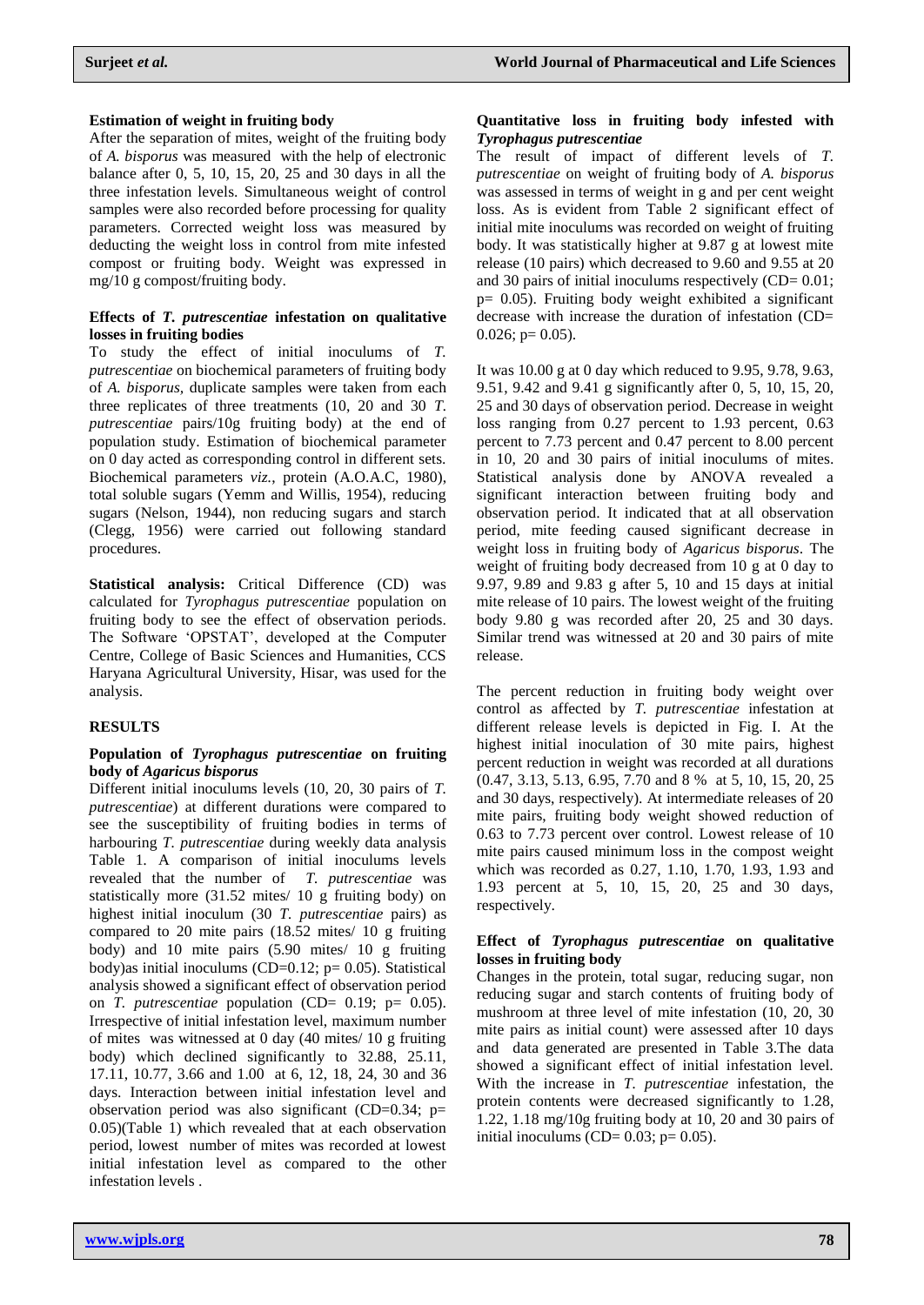The comparison of total soluble sugars at different initial inoculums also revealed a similar trend of significant decrease at each level (CD=  $0.01$ ; p=  $0.05$ ). It was 1.87, 1.81 and 1.77 mg/ 10g fruiting body at 10, 20 and 30 pairs of initial mite infestation level as compared to 1.89 mg/ 10g fruiting body in control. Reducing sugars exhibited non significant decrease when subjected to different initial inoculumss levels. Reducing sugar content was 0.08 mg/ 10g fruiting body in uninfested fruiting body which decreased to 0.07, 0.05 and 0.04 mg/ 10g fruiting body at 10, 20 and 30 mites pairs respectively. The non reducing sugar content in

uninfested fruiting body (1.80 mg/ 10g fruiting body) of *A. bisporus* and at lowest level of initial mite infestation level (1.80 mg/ 10g fruiting body) was statistically comparable with each other. It decline significantly at 20  $(1.75 \text{ mg}/10)$ g fruiting body) and 30  $(1.73 \text{ mg}/10)$ fruiting body) initial mite infestation level. Similarly starch content did not show any variation when subjected to different mite infestation level significant. It was 0.03, 0.03, 0.03 and 0.02 mg/10g fruiting body in control 10, 20 and 30 pairs after 10 days respectively (CD=  $0.00$ ; p= 0.05).

|                           | Average number of mites/10 g of fruiting body |             |             |             |
|---------------------------|-----------------------------------------------|-------------|-------------|-------------|
| <b>Observation period</b> | 10 pairs                                      | 20 pairs    | 30 pairs    | Mean        |
| Day 0                     | 20.00(4.58)                                   | 40.00(6.40) | 60.00(7.81) | 40.00(6.26) |
| Day 6                     | 13.66(3.82)                                   | 32.66(5.80) | 52.33(7.30) | 32.88(5.64) |
| Day 12                    | 6.66(2.75)                                    | 26.66(5.25) | 42.00(6.55) | 25.11(4.85) |
| Day 18                    | 1.00(1.38)                                    | 18.66(4.43) | 31.66(5.71) | 17.11(3.84) |
| Day 24                    | 0.00(1.00)                                    | 10.66(3.41) | 21.66(4.75) | 10.77(3.05) |
| Day 30                    | 0.00(1.00)                                    | 0.66(1.27)  | 10.33(3.36) | 3.66(1.87)  |
| Day 36                    | 0.00(1.00)                                    | 0.33(1.13)  | 2.66(1.86)  | 1.00(1.33)  |
| Mean                      | 5.90(2.22)                                    | 18.52(3.96) | 31.52(5.33) |             |

**Table 1: Population of** *Tyrophagus putrescentiae* **on fruiting body at different durations.**

Figures in parentheses are  $\sqrt{n+1}$  transformation

**CD (p= 0.05) for Observation period= 0.19; CD (p= 0.05) for Mite pairs= 0.12;** 

CD ( $p= 0.05$ ) for Mite pairs  $\times$  Observation period = 0.34

| Table 2: Effect of Tyrophagus putrescentiae on weight of fruiting body of Agaricus bisporus. |
|----------------------------------------------------------------------------------------------|
|----------------------------------------------------------------------------------------------|

| Observation period | Weight (g) of fruiting body at different initial mite infestation level | Mean           |                |                |
|--------------------|-------------------------------------------------------------------------|----------------|----------------|----------------|
|                    | 10 pairs                                                                | 20 pairs       | 30 pairs       |                |
| Day $0$            | 10.00                                                                   | 10.00          | 10.00          | 10.00          |
| Day 5              | $9.97(0.27%)$ *                                                         | 9.93(0.63%)    | 9.95(0.47%)    | $9.95(0.50\%)$ |
| Day 10             | $9.89(1.10\%)$                                                          | $9.79(2.10\%)$ | 9.68(3.13%)    | $9.78(2.20\%)$ |
| Day 15             | $9.83(1.70\%)$                                                          | $9.59(4.10\%)$ | 9.48(5.13%)    | 9.63(3.70%)    |
| Day 20             | 9.80(1.93%)                                                             | 9.42(5.73%)    | 9.30(6.95%)    | $9.51(4.90\%)$ |
| Day 25             | 9.80(1.93%)                                                             | $9.23(7.70\%)$ | $9.23(7.70\%)$ | $9.42(5.80\%)$ |
| Day 30             | 9.80(1.93%)                                                             | 9.22(7.73%)    | $9.20(8.00\%)$ | $9.41(5.90\%)$ |
| <b>Mean</b>        | $9.87(1.30\%)$                                                          | $9.60(4.0\%)$  | $9.55(4.50\%)$ |                |

\*Figures in parenthesis are weight loss in percentage

**CD (p= 0.05) for Observation period= 0.026; CD (p= 0.05) for Mite pairs= 0.017;**  CD ( $p= 0.05$ ) for Mite pairs  $\times$  Observation period = 0.045

**Table 3: Effect of** *Tyrophagus putrescentiae* **on qualitative losses in fruiting body.**

| <b>Treatments</b>          | Protein<br>(mg/10g) | <b>Total Sugar</b><br>(mg/10g) | Reducing<br>Sugar $(mg/10g)$ | <b>Non reducing Sugar</b><br>(mg/10g) | <b>Starch</b><br>(mg/10g) |
|----------------------------|---------------------|--------------------------------|------------------------------|---------------------------------------|---------------------------|
| Control/10g Fruiting body  | $1.38 \pm 0.00$     | $1.89 \pm 0.00$                | $0.08 \pm 0.00$              | $1.80 \pm 0.00$                       | $0.03 \pm 0.00$           |
| 10 pairs/10g Fruiting body | $1.28 \pm 0.01$     | $1.87 \pm 0.00$                | $0.07+0.00$                  | $1.80+0.00$                           | $0.03 \pm 0.00$           |
| 20 pairs/10g Fruiting body | $1.22 \pm 0.01$     | $1.81 \pm 0.00$                | $0.05 \pm 0.00$              | $1.75 \pm 0.00$                       | $0.03 \pm 0.00$           |
| 30 pairs/10g Fruiting body | $1.18 \pm 0.00$     | $1.77 \pm 0.00$                | $0.04 \pm 0.00$              | $1.73 \pm 0.00$                       | $0.02 \pm 0.00$           |
| SE(m)                      | 0.01                | 0.00                           | 0.00                         | 0.00                                  | 0.00                      |
| $CD$ (p=0.05)              | 0.03                | 0.01                           | 0.00                         | 0.01                                  | 0.00                      |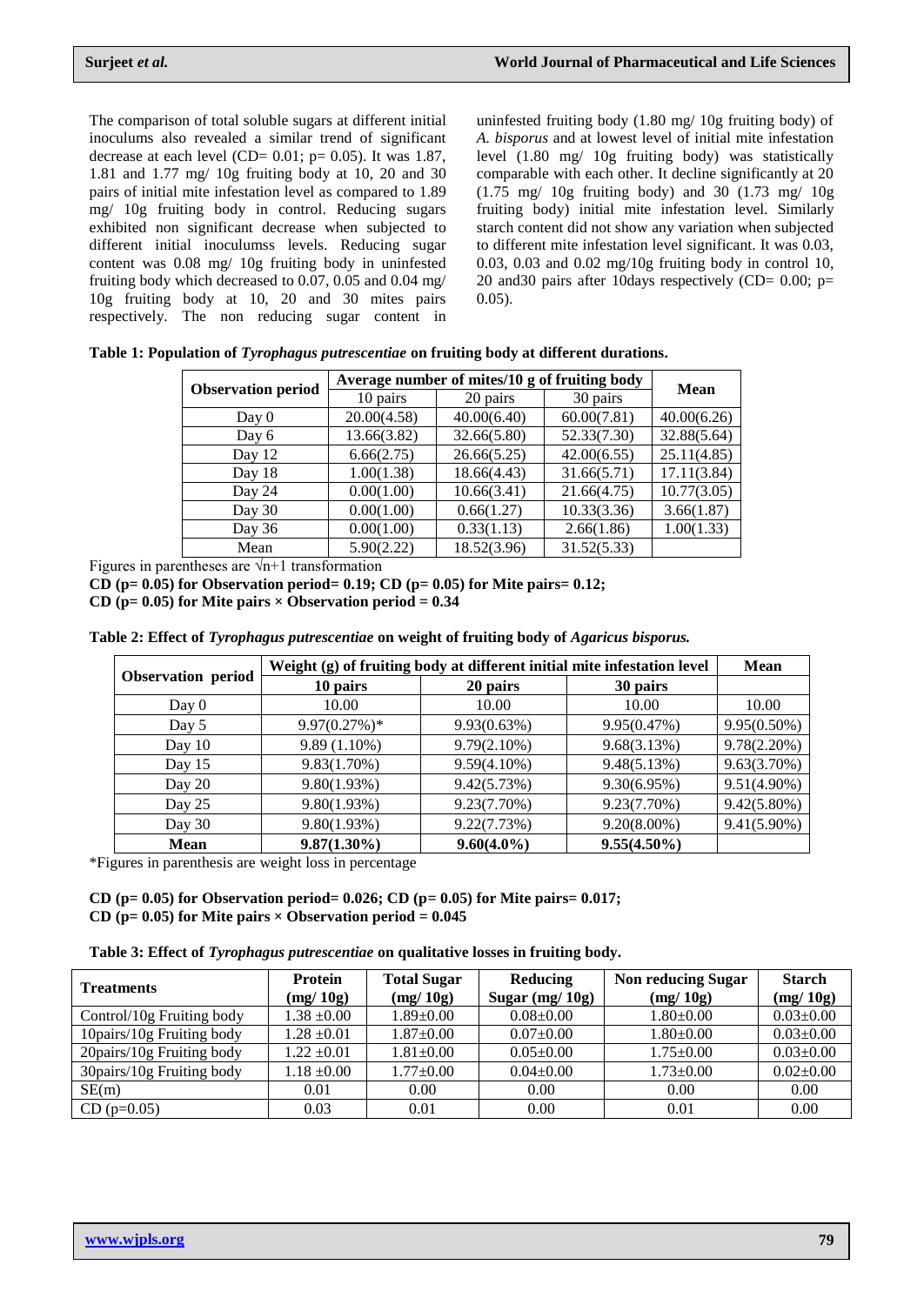

**Fig. I: Percent weight loss in fruiting body at different infestation levels.**

#### **DISCUSSION**

Mushrooms are attacked by a host of pests right from spawning to harvest. Since mushroom is an indoor crop, pests find very suitable and protected environment for their unhindered multiplication. During present investigation, observations on the average population of *T. putrescentiae* on *Agaricus bisporus* fruiting bodies revealed that irrespective of initial infestation level, mite number decreased significantly at each observation period due to excessive water loss and decomposition of fruiting bodies. Studies conducted by Itisha (2017) on *A bisporus* culture plates revealed that mites flourished and within 22 days population of 172.75 mites were recorded from *A bisporus* culture with initial inoculums of 30 pairs. Earlier González (2008) observed that initial inoculums of 25 mites completely consumed the aerial mycelial layer of *Coprinopsis cinerea* within 28 days.

During present study, weight loss in fruiting body of *A. bisporus* was 4.5 percent at the 30 pairs infestation level. Broekhuizen (1938) was the first to report mites as most damaging pests of mushroom. Thereafter, it was corroborated by various studies (Clift, 1978; Zou *et al.* 1993). Thapa and Seth (1982) revealed that inoculated mites into spawn run compost destroyed the mycelium within 40 days. Das (1986) reported 90 percent loss in mushroom yield due to mite, *H. heinemanni*. *T. putrescentiae* feeds on mycelium and sporophores resulting in small irregular pits on stalk and caps (Singh *et al*., 2011). The weight of *Pleurotus sajor-caju* fruiting body was statistically higher at 9.89g at lowest mite release (10 pairs) which decreased to 8.82 and 8.71 g at 20 and 30 mite pairs, respectively. Weight loss of the fruiting body was found to be 0.00 to 20.5 percent at these levels (Duhan *et al.,* 2018).Significant reduction in total sugar, non reducing sugar, protein content of fruiting bodies was recorded during present study. It was 1.77, 1.73, 1.18 mg/10g fruiting body at 30 mite pairs as

compared to 1.89, 1.80, 1.38 mg/10g fruiting body in control. Reducing sugar (0.04 mg/10g fruiting body) and starch content (0.02 mg/10g fruiting body) were statistically comparable with control (0.08, 0.03 mg/10g fruiting body, respectively). Duhan *et al.* (2017) reported significant reduction in total sugar, reducing sugar, non reducing sugar, starch, protein content of *Pleurotus sajor-caju* fruiting bodies at 30 mite pairs.

## **REFRENCES**

- 1. A.O.A.C. *Official methods of Analysis*. A.O.A.C. 2044 and 22033, 10<sup>th</sup> ed., 1980.
- 2. Broekhuizen, R., Host Feeding damage and control of the mushroom pest, Brennandania Lambi (Acari: Pygmephoroidea) in China. *Experimental and Applied Acarology*, 1938; 17: 233-240.
- 3. Clegg, K.M. The application of the anthrone reagent to the estimation of starch in cereals. *J. Sci. Food Agric.,* 1956; 7: 40.
- 4. Clift, A.D. The identify economic importance and control of insect pests of mushrooms in New SouthWales, *Australia Mushroom Science.,* 1978; 10: 367-383.
- 5. Das, P. *Economics and control of mushroom mites.* Ph.D. Thesis, BCKV, Kalyani, West Bengal, 1986; 196.
- 6. Duhan K, Gulati, R., Malik, A. and Singh, S. Qualitative losses in nutritional contents of *Pleurotus sajor-caju* (Oyster mushroom) in both compost and fruiting body by *Tyrophagus putrescentiae* (Acari: Acaridae) at different infestation levels. *Chemical Sciences and Reviews (International)*, 2017; 6(21): 88-93.
- 7. Duhan K, Gulati, R., Malik, A. and Singh, S. Loss estimation in oyster mushroom compost and fruiting bodies due to infestation of *Tyrophagus putrescentiae* (Acari: Acaridae). *Agriculture Research Journal,* 2018; 55(1): 175-178.